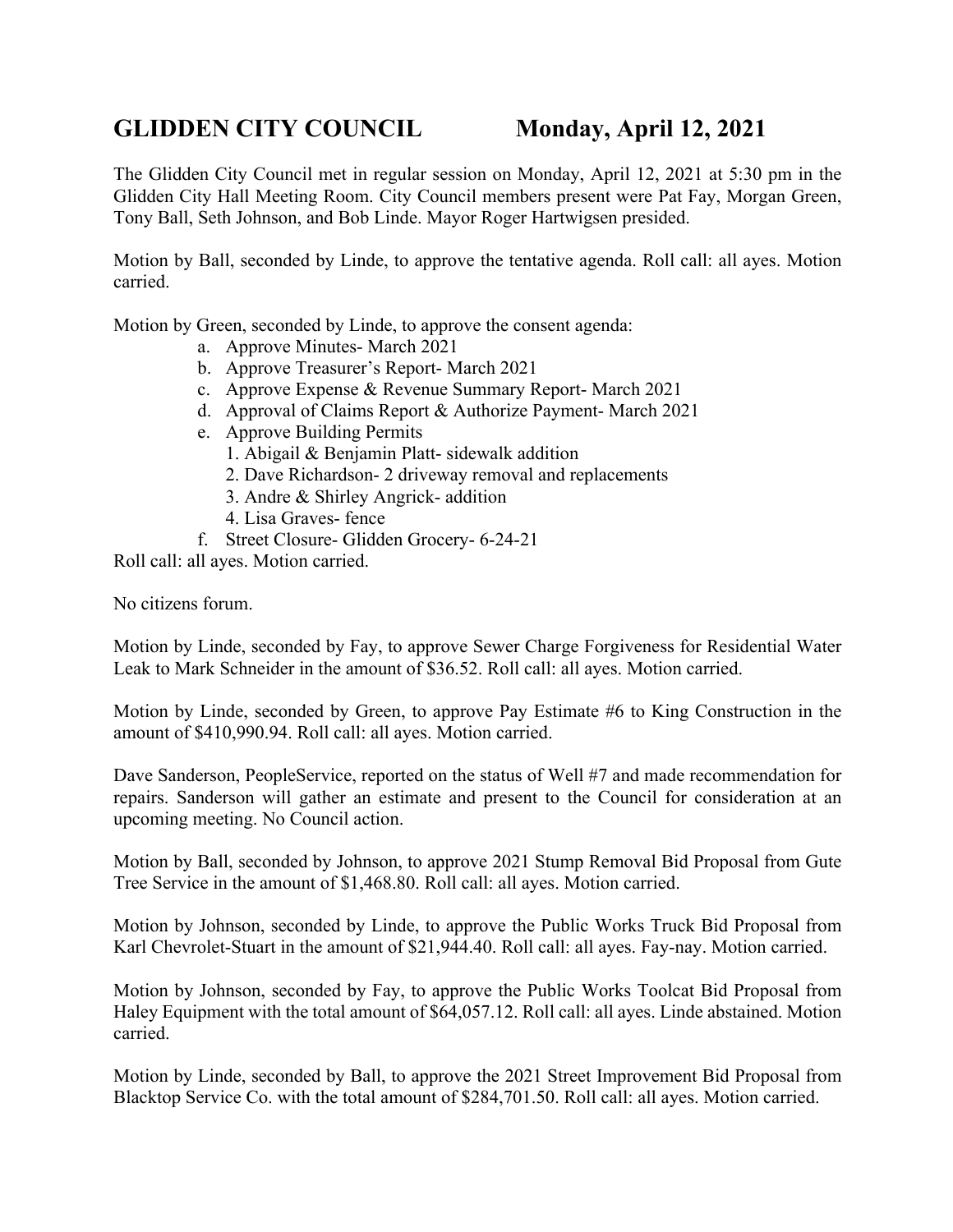Motion by Linde, seconded by Green, to approve the 2021 Public Works Seasonal Staff Recommendations. Roll call: all ayes. Motion carried.

Motion by Linde, seconded by Johnson, to approve the estimate from Paul Henry Masonry in the amount of \$1,200 for interior chimney and wall repairs on the north wall of the Wellness Center. Roll call: all ayes. Motion carried.

Motion by Green, seconded by Ball, to approve the estimate from Elevate Roofing in the amount of \$8,665.00 for installation of EPDM on the Wellness Center roof. Roll call: all ayes. Motion carried.

Public Works Director Bock discussed completion of CEU requirements for the year, ballpark list, pool prep, cemetery tree removal completion, and drain clogged at the fire department. No Council action.

City Clerk Peterson discussed Smith lease, fire department damage, potential pickleball court location, and lighting rebate. No Council action.

Council member Ball reported on the last Vision Core meeting. No Council action.

Motion by Ball, seconded by Green, to adjourn at 6:52 p.m. On vote: all ayes. Motion carried.

By Attest  $\overline{B}$ 

Brooke Peterson, City Clerk Roger Hartwigsen, Mayor

## **GLIDDEN CITY COUNCIL Monday, April 26, 2021**

The Glidden City Council met in regular session on Monday, April 26, 2021 at 5:30 pm in the Glidden City Hall Meeting Room. City Council members present were Pat Fay, Morgan Green, Tony Ball, and Bob Linde. Mayor Roger Hartwigsen and Council member Seth Johnson were absent. Mayor Pro Tem Ball presided.

Motion by Fay, seconded by Green, to approve the tentative agenda. Roll call: all ayes. Johnsonabsent. Motion carried.

Motion by Linde, seconded by Fay, to approve the consent agenda:

- a. Receive and File
	- 1. Library Board Minutes- March 2021
	- 2. Sheriff Report- March 2021
	- 3. Park & Rec Board Minutes- March & April 2021
- b. Approve Building Permits
	- 1. Mike Genter- Fence
	- 2. Merle & Joan McCrea- Front Porch
- c. Approve Casey's General Store Cigarette Permit Renewal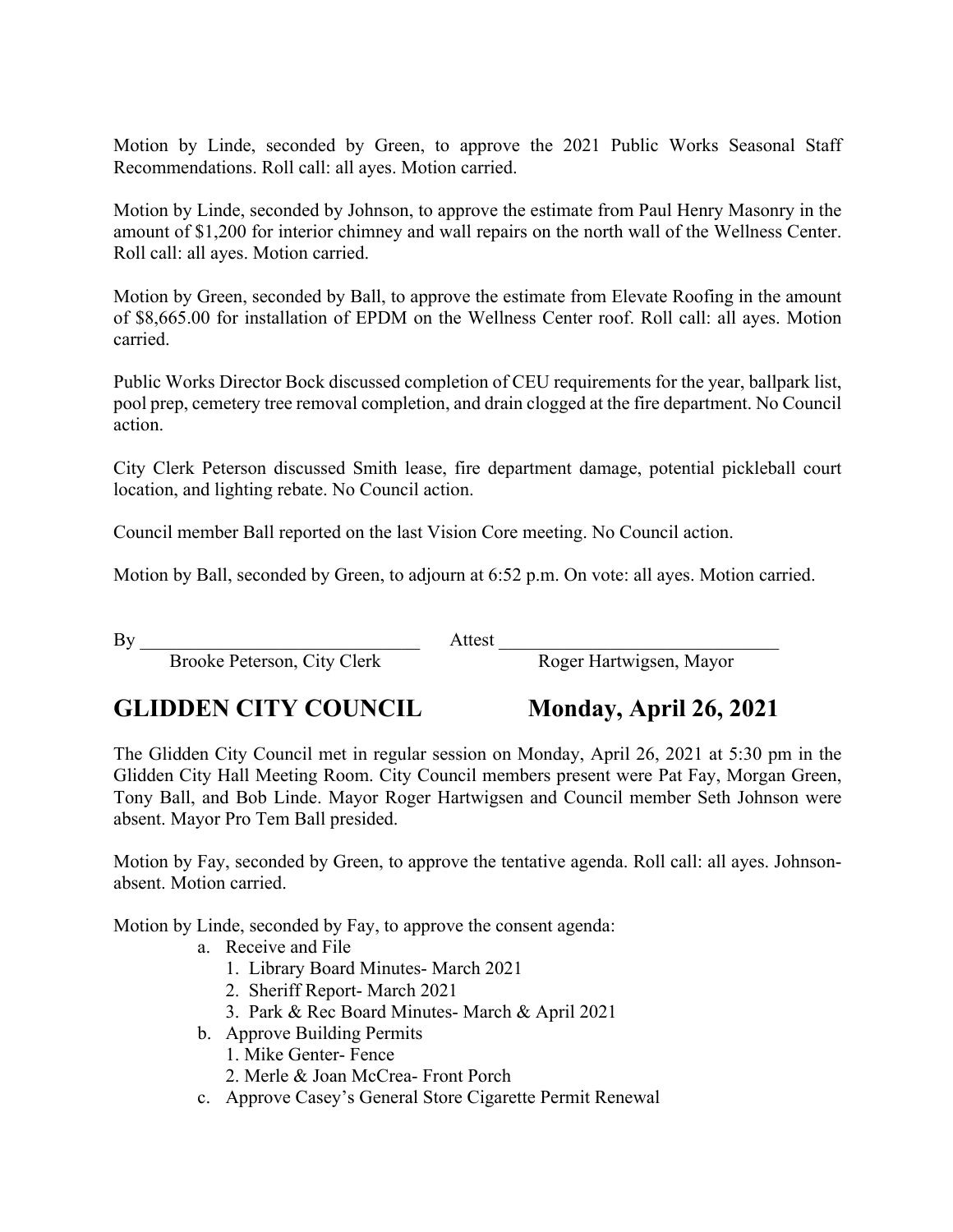Roll call: all ayes. Johnson-absent. Motion carried.

No citizens forum.

Motion by Green, seconded by Linde, to approve IDOT Agreement for Maintenance of Primary Roads in Municipalities. Roll call: all ayes. Johnson-absent. Motion carried.

Motion by Linde, seconded by Fay, to approve Resolution #2021-15 Set Public Hearing for FY21 Budget Amendment. Roll call: all ayes. Johnson-absent. Motion carried.

Motion by Ball, seconded by Linde, to approve Resolution #2021-16 Accepting for Filing Two Applications for Voluntary Annexation of Certain Land to the City of Glidden, Iowa, Setting the Date for a Public Hearing, and Providing for Notice of City Council Action. Roll call: all ayes. Johnson-absent. Motion carried.

Motion by Ball, seconded by Fay, to approve Aquatic Center Manager/Assistant Manager Recommendations. Roll call: all ayes. Johnson-absent. Motion carried.

Public Works Director Bock informed the Council about pool prep and opening date, and discussed the cost of paving the road to the ball fields. No Council action.

City Clerk Peterson informed the Council that the Attorney was reviewing the bike trail lease and reported on economic development opportunities. No Council action.

Dave Sanderson, PeopleService, discussed Well #7 production status and estimate of repairs needed. No Council action.

Motion by Ball, seconded by Green, to adjourn at 5:57 p.m. On vote: all ayes. Motion carried.

By Attest  $\overline{B}$ 

Brooke Peterson, City Clerk Tony Ball, Mayor Pro Tem

### **GLIDDEN CITY COUNCIL Monday, May 10, 2021**

The Glidden City Council met in regular session on Monday, May 10, 2021 at 5:30 pm in the Glidden City Hall Meeting Room. City Council members present were Pat Fay, Morgan Green,

Motion by Fay, seconded by Linde, to approve the tentative agenda. Roll call: all ayes. Motion carried.

Council members discussed building permit e. 3. Motion by Johnson, seconded Linde, to table e. 3 until a future meeting to allow more discussion with the homeowners and approve the remaining consent agenda:

- a. Approve Minutes- April 2021
- b. Approve Treasurer's Report- April 2021

Tony Ball, Bob Linde and Seth Johnson. Mayor Roger Hartwigsen presided.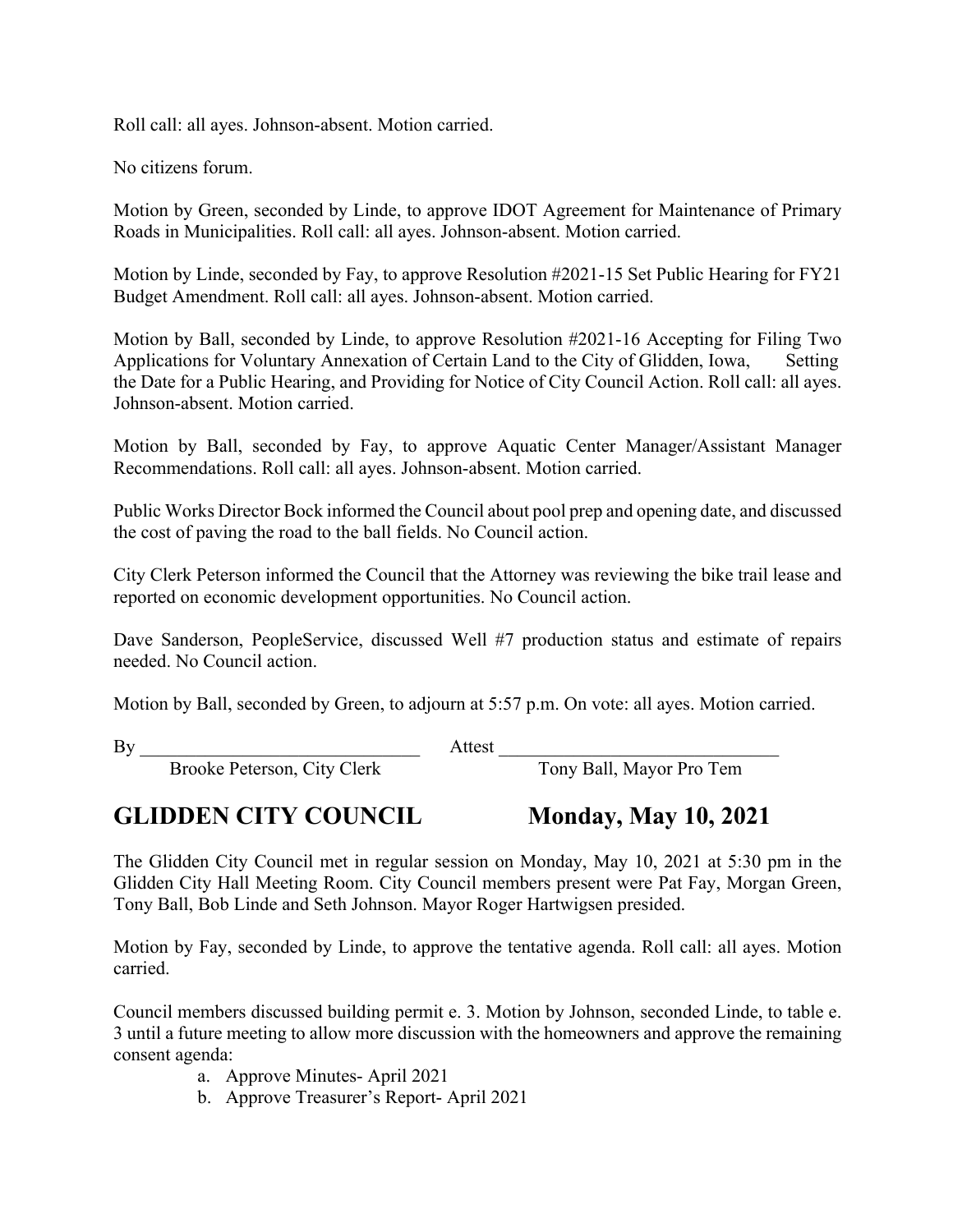- c. Approve Expense & Revenue Summary Report- April 2021
- d. Approval of Claims Report & Authorize Payment- April 2021
- e. Approve Building Permits
	- 1. Karen & Carl Wilburn- patio extension
	- 2. Region XII COG- concrete patio
	- 3. Ricky & Stacey Lundy- 4 season room
- f. Receive and File

1. PeopleSerivce- March 2021

Roll call: all ayes. Motion carried.

Mayor Hartwigsen opened the Public Hearing on Glidden Urban Revitalization Plan at 5:39 pm. No written requests were received by the city. Resident Jerry Jones requested clarification on the plan. No Council comments were received.

Motion by Fay, seconded by Johnson, to close the Public Hearing on Glidden Urban Revitalization Plan at 5:43 pm. Roll call: all ayes. Motion carried.

Motion by Johnson, seconded by Green, to approve Resolution #2021-17 Adopting Urban Revitalization Plan. Roll call: all ayes. Motion carried.

Mayor Hartwigsen opened the Public Hearing on the FY21 Budget Amendment at 5:44 pm. No written, audience, or Council comments were received.

Motion by Linde, seconded by Fay, to close the Public Hearing on the FY21 Budget Amendment at 5:45 pm. Roll call: all ayes. Motion carried.

Motion by Fay, seconded by Linde, to Consider Resolution #2021-18 Adopting Budget Amendment FY21. Roll call: all ayes. Motion carried.

Karla Janning, Region XII, informed the Council of an upcoming CDBG opportunity for housing grants.

Motion by Johnson, seconded by Linde, to approve the Community Development Housing Grant Application. Roll call: all ayes. Motion carried.

Motion by Green, seconded by Ball, to approve the Technical Assistance Agreement with Region XII regarding the CDBG Grant Application. Roll call: all ayes. Motion carried.

Council members requested an update on the Senior Housing Duplex Project. Janning informed the Council of the status. No Council action.

No citizens forum.

Motion by Ball, seconded by Fay, to approve the First Reading of Ordinance 2021-03 Designating the Glidden Urban Revitalization Area for the Glidden Urban Revitalization Plan. Roll call: all ayes. Motion carried.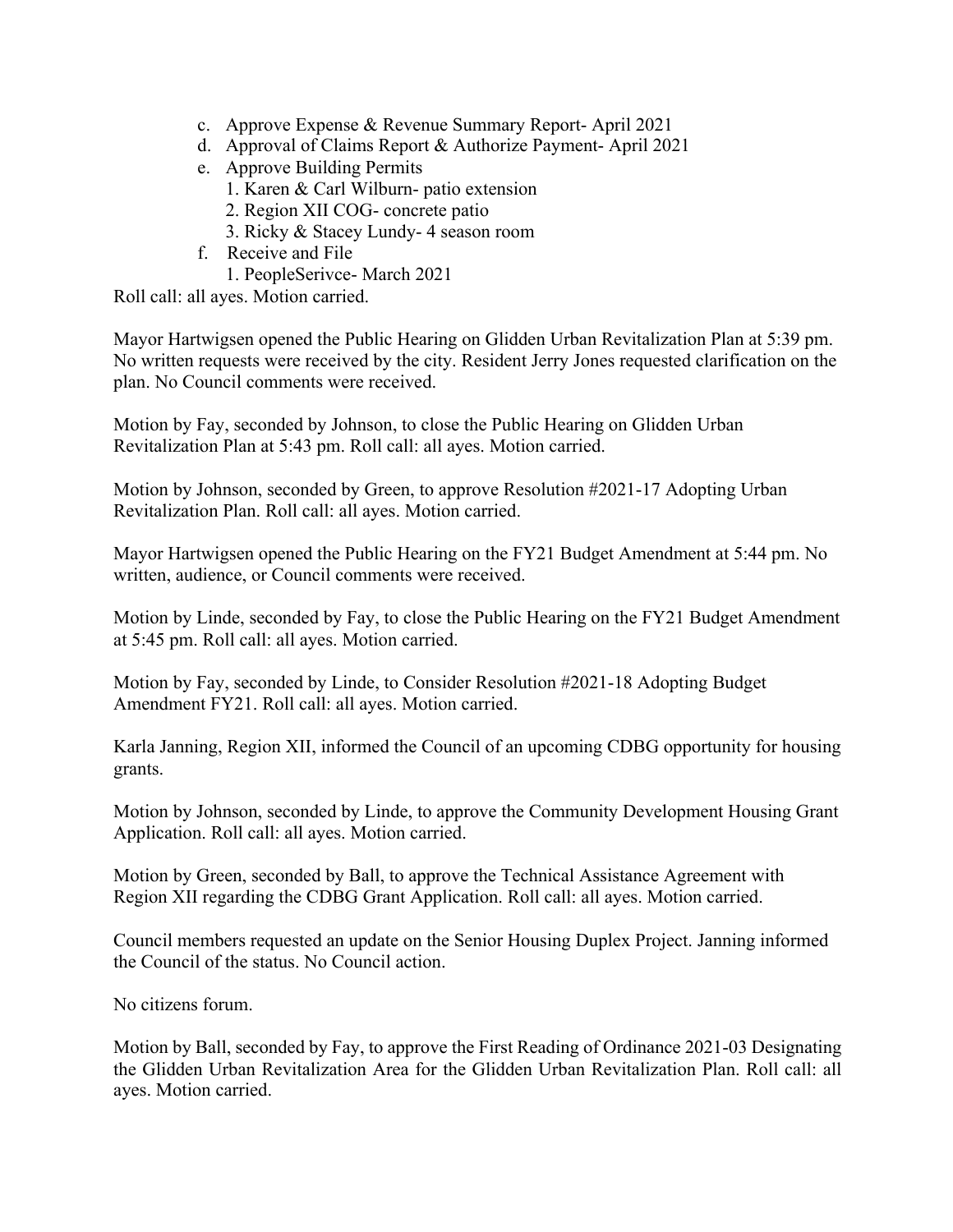Motion by Fay, seconded by Linde, to approve Bike Trail/ Tractor Pull Entrance and Parking Agreements. Roll call: all ayes. Motion carried.

Council members discussed the Well Monitoring Memo and Recommendations from Bolton & Menk. No Council action.

Public Works Director Bock reported on the status of sheet rocking the Wellness Center wall, date to fill the pool, electrical bid updated, and discussed the Kruger Heat Pump with Council member Ball. No Council action.

City Clerk Peterson recapped the city clean-up day. No Council action.

Motion by Green, seconded by Fay, to adjourn at 6:36 p.m. On vote: all ayes. Motion carried.

By Attest  $\overline{a}$ 

Brooke Peterson, City Clerk Roger Hartwigsen, Mayor

# **GLIDDEN CITY COUNCIL Monday, May 24, 2021**

The Glidden City Council met in regular session on Monday, May 24, 2021 at 5:30 pm in the Glidden City Hall Meeting Room. City Council members present were Pat Fay, Morgan Green, Tony Ball, Bob Linde and Seth Johnson. Mayor Roger Hartwigsen presided.

Motion by Linde, seconded by Ball, to approve the tentative agenda. Roll call: all ayes. Motion carried.

Motion by Ball, seconded by Johnson, to approve the consent agenda:

- a. Receive and File
	- 1. Library Board Minutes- April 2021
	- 2. Sheriff Report- April 2021
	- 3. Park & Rec Board Minutes- May 2021
- b. Approve Energy Rebates
	- 1. Martin & Jamie Danner- Central AC

Roll call: all ayes. Motion carried.

Mayor Hartwigsen opened the Public Hearing on the Application and Proposal for the Voluntary Annexation of Property to the City of Glidden, Iowa at 5:30 pm. No written, audience or Council comments were received.

Motion by Linde, seconded by Ball, to close the Public Hearing on the Application and Proposal for the Voluntary Annexation of Property to the City of Glidden, Iowa at 5:31 pm. Roll call: all ayes. Motion carried.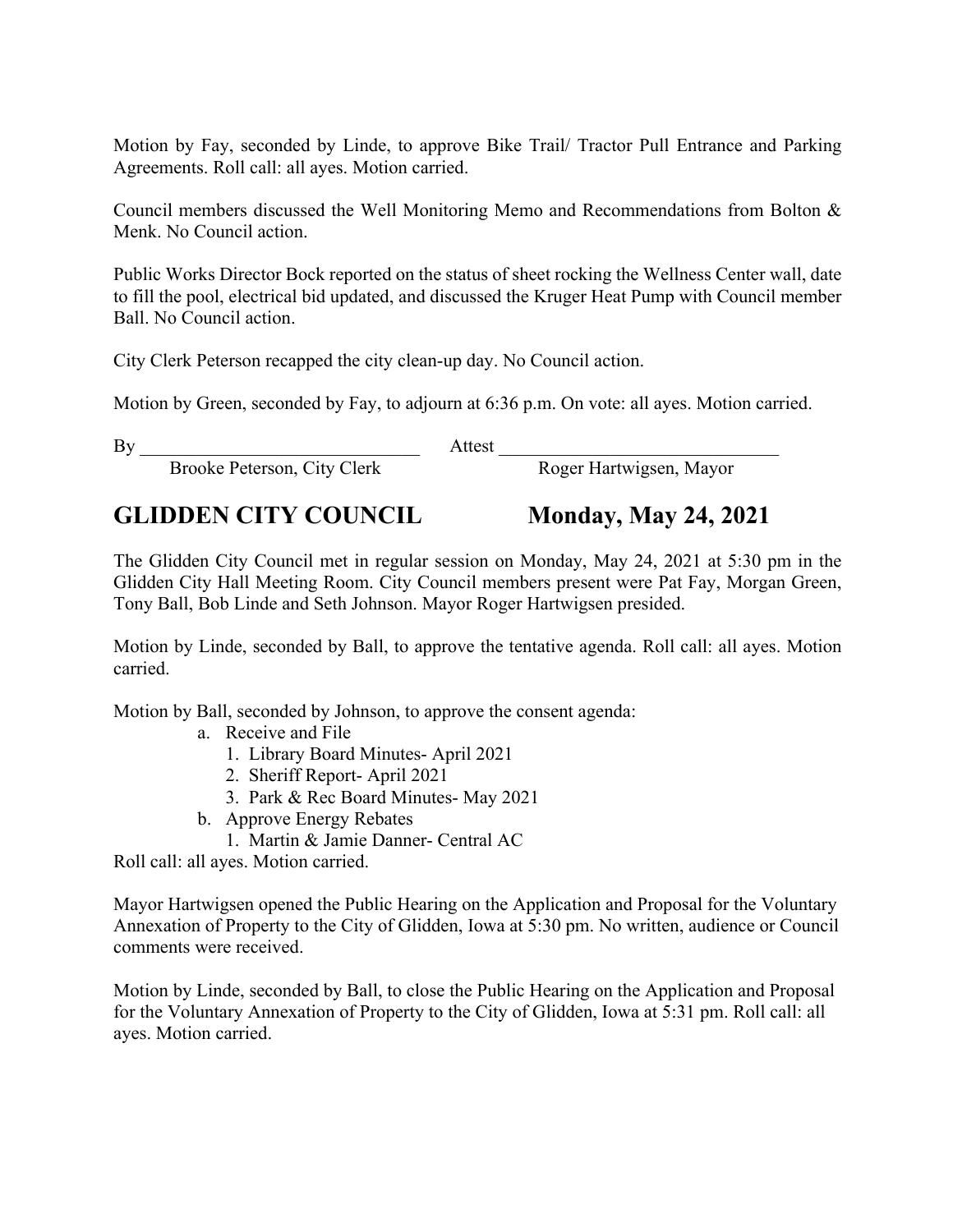Motion by Johnson, seconded by Linde, to approve Resolution #2021-19 Approving Two Applications for Voluntary Annexation of Certain Land to the City of Glidden, Iowa. Roll call: all ayes. Motion carried.

Motion by Fay, seconded by Green, to approve Karl Pre-Owned Building Permit Application. Roll call: all ayes. Motion carried.

No citizens forum.

Dave Sanderson, PeopleService, discussed the proposals from Northway Well and Pumping Co. and Cahoy Pump Service with the Council.

Motion by Linde, seconded by Ball, to approve Northway Well and Pumping Co. to Rehab Well #7 contingent on the ability to service the well in the next 30 days. Roll call: all ayes. Motion carried.

Motion by Green, seconded by Fay, to approve the Second Reading of Ordinance 2021-03 Designating the Glidden Urban Revitalization Area for the Glidden Urban Revitalization Plan. Roll call: all ayes. Motion carried.

Motion by Ball, seconded by Fay to waive the Third Reading of Ordinance 2021-03 Designating the Glidden Urban Revitalization Area for the Glidden Urban Revitalization Plan and moved for its adoption. Roll call: all ayes. Motion carried.

Motion by Johnson, seconded by Linde, to approve Resolution #2021-20 Setting A Public Hearing on the Proposed Sale of City Interest in Real Estate. Roll call: all ayes. Motion carried.

Motion by Linde, seconded by Johnson, Pay Estimate #7- King Construction \$245,831.02. Roll call: all ayes. Motion carried.

Public Works Director Bock reported on pool filing status, cemetery prep for Memorial Day, pole change out and electrical updated, and seasonal employee started that day. No Council action.

City Clerk Peterson reported on wastewater plant running short on fill substance so taking a core sample from the west pond at Northland, possible need to hire a second season employee in public works, and Region XII housing grant status. No Council action.

Motion by Linde, seconded by Green, to adjourn at 6:26 p.m. On vote: all ayes. Motion carried.

By \_\_\_\_\_\_\_\_\_\_\_\_\_\_\_\_\_\_\_\_\_\_\_\_\_\_\_\_\_\_ Attest \_\_\_\_\_\_\_\_\_\_\_\_\_\_\_\_\_\_\_\_\_\_\_\_\_\_\_\_\_\_

### **GLIDDEN CITY COUNCIL Monday, June 14, 2021**

Brooke Peterson, City Clerk

The Glidden City Council met in regular session on Monday, June 14, 2021 at 5:31 pm in the Glidden Council Chambers. City Council members present were Morgan Green, Bob Linde and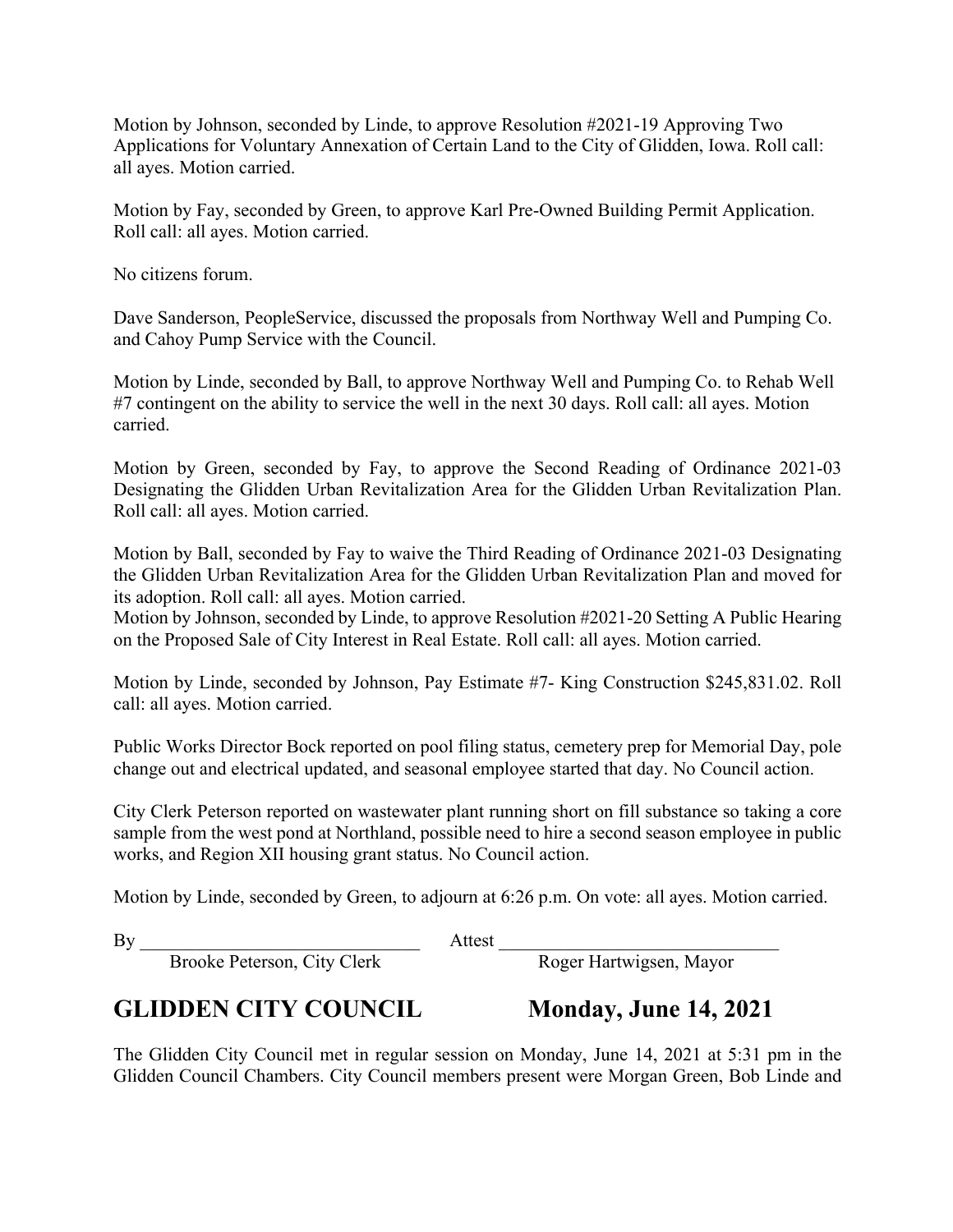Seth Johnson. Council members Tony Ball and Pat Fay were absent. Mayor Roger Hartwigsen presided.

Motion by Linde, seconded by Johnson, to approve the tentative agenda. Roll call: all ayes. Ball and Fay absent. Motion carried.

Council members discussed building permit e. 8. Motion by Green, seconded by Johnson, to table e. 8 until the next regular council meeting to allow more time for clarification and approved the remaining consent agenda:

- a. Approve Minutes- May 2021
- b. Approve Treasurer's Report- May 2021
- c. Approve Expense & Revenue Summary Report- May 2021
- d. Approval of Claims Report & Authorize Payment- May 2021
- e. Approve Building Permits
	- 1. Lyle Stork- Residential Home
	- 2. Bob Bock- Sidewalk
	- 3. John Whitver- Driveway
	- 4. Carroll County Secondary Roads-Concrete Slab
	- 5. Rick & Peggy Hamilton- Ramp
	- 6. John & Jennette Whitver- Sidewalk and driveway
	- 7. John & Jennette Whitver- Storage Units
	- 8. Jody & Addie Brower- Fence
- f. Approve Energy Rebates
	- 1. Lisa Graves- Dishwasher

g. Consider in-kind donation of Aquatic Center for Penny Dive and Triathlon

Roll call: all ayes. Ball and Fay absent. Motion carried.

Mayor Hartwigsen opened the Public Hearing on the Sale of Real Estate at 5:36 pm. No written, audience, or Council comments were received.

Motion by Green, seconded by Linde, to close the Public Hearing on Glidden Urban Revitalization Plan at 5:36 pm. Roll call: all ayes. Ball and Fay absent. Motion carried.

Motion by Johnson, seconded by Linde, to approve Real Estate Sale to Ricky & Stacey Lundy. Roll call: all ayes. Ball and Fay absent. Motion carried.

Motion by Green, seconded by Johnson, to approve Ricky & Stacey Lundy Building Permit. Roll call: all ayes. Ball and Fay absent. Motion carried.

No citizen forum.

Karla Janning, Region XII, provided the Council with the status of applicants for the Exterior Rehab and the Architectural Barriers Removal CDBG grants.

Motion by Linde, seconded by Green, to approve Resolution #2021-21 Set Public Hearing for CDBG Application. Roll call: all ayes. Ball and Fay absent. Motion carried.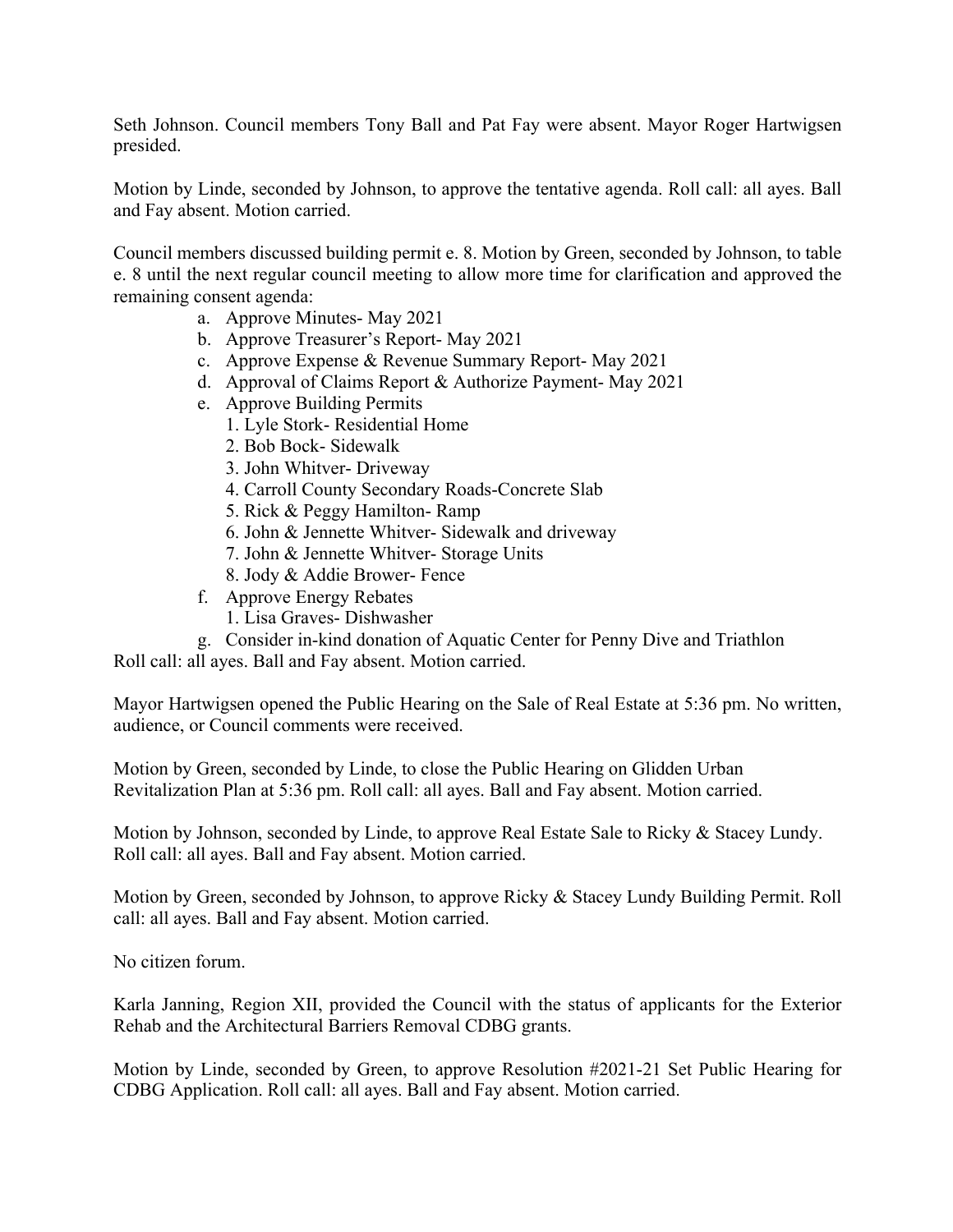Motion by Johnson, seconded by Linde, to approve Pay Estimate #8- King Construction- \$401,802.43. Roll call: all ayes. Ball and Fay absent. Motion carried.

Motion by Linde, seconded by Johnson, to approve additional PW Part-Time Seasonal Employee contingent on reference checks. Roll call: all ayes. Ball and Fay absent. Motion carried.

Public Works Director Bock updated Council on electrical upgrade project status, leak repair at the pool and Kruger HVAC status. No Council action.

City Clerk Peterson reported to Council. No Council action.

Motion by Linde, seconded by Green, to adjourn at 6:13 p.m. On vote: all ayes. Motion carried.

By Attest  $\overline{a}$ 

Brooke Peterson, City Clerk Roger Hartwigsen, Mayor

Following the conclusion of the Council Meeting, it was discovered that the Notice of Public Hearing was not published. The Public Hearing will be held again at the next regular Council Meeting.

### GLIDDEN CITY COUNCIL Monday, June 28, 2021

The Glidden City Council met in regular session on Monday, June 28, 2021 at 5:31 pm in the Glidden Council Chambers. City Council members present were Morgan Green, Bob Linde, Seth Johnson, Tony Ball and Pat Fay. Mayor Roger Hartwigsen presided.

Motion by Ball, seconded by Linde, to approve the tentative agenda. Roll call: all ayes. Motion carried.

Motion by Ball, seconded by Green, to approve the consent agenda:

- a. Receive and File
	- 1. Library Board Minutes- May 2021
	- 2. Sheriff Report- May 2021
	- 3. PeopleService- May 2021
	- 4. Planning & Zoning Commission Minutes- May 2021
- b. Approve Energy Rebates
	- 1. Mickey & Barry Snyder- Dishwasher
	- 2. Robin Olberding- Refrigerator
	- 3. Kristy Subbert- Refrigerator
- c. Approve Building Permits
	- 1. Lynn Stork- Trail
	- 2. Addie & Jody Brower- Fence
- d. Appoint Planning & Zoning Commission Member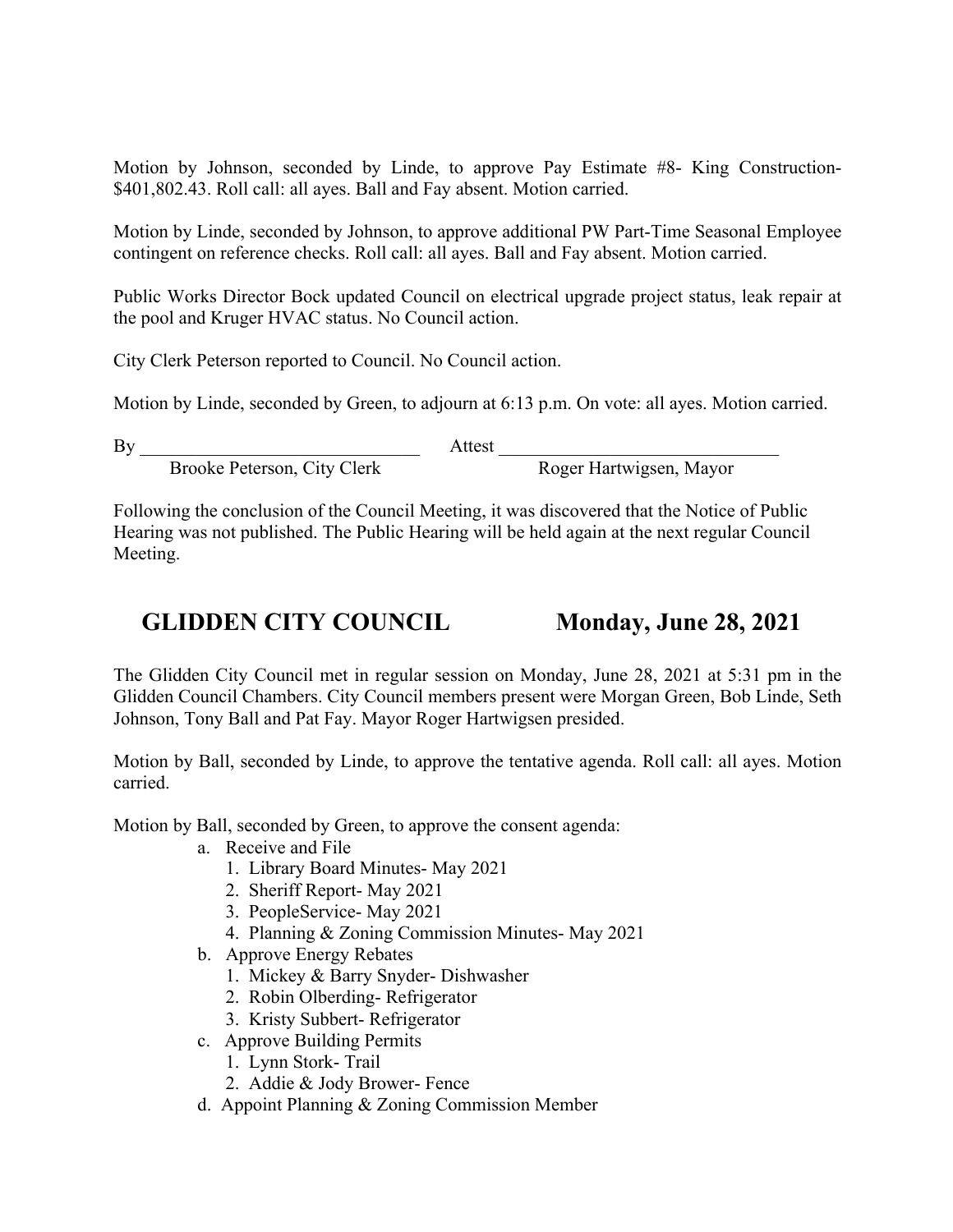e. Appoint New Glidden First Responder Roll call: all ayes. Motion carried.

Mayor Hartwigsen opened the Public Hearing on the Sale of Real Estate at 5:32 pm. No written, audience, or Council comments were received.

Motion by Fay, seconded by Green, to close the Public Hearing the Sale of Real Estate at 5:32 pm. Roll call: all ayes. Motion carried.

Motion by Ball, seconded by Fay, to approve Resolution #2021-22 Real Estate Sale to Ricky & Stacey Lundy. Roll call: all ayes. Motion carried.

Motion by Green, seconded by Johnson, to approve Ricky & Stacey Lundy Building Permit. Roll call: all ayes. Motion carried.

A public hearing was held on June 28, 2021 as part of the City Council meeting to hear comments on the city's application for a Community Development Block Grant (CDBG) for Housing Sustainability. The hearing was opened at 5:34 p.m. by Mayor Roger Hartwigsen. The hearing was pursuant to the citizen participation requirements of Section 508 of the Housing and Community Development Act of 1987, as amended March 25, 1988. The Iowa Economic Development Authority (IEDA) will advise all CDBG applicants and grantees of the requirements, and of acceptable means to amended, to ensure compliance with said requirements by all applicants for and recipients of CDBG funds administered by the State of Iowa. The public was informed that IEDA requires reasonable public access to all local meetings, project records and information relating to the proposed and actual use of CDBG funds. All CDBG related meetings should be conducted in public buildings.

The need for a housing sustainability program has been realized by the City of Glidden through a Housing Needs Assessment, approved at the public hearing. The proposed project will provide exterior rehabilitation on **\_\_6** homes and architectural barrier removal on **\_\_2** homes within the city limits of Glidden. Homes will meet the IEDA Housing Sustainability Program standards and be lead safe upon completion. Families may be temporarily displaced during rehabilitation disturbing lead-based paint. Homeowners displaced for Lead Safe work activities will be relocated. No businesses will be displaced as a result of this proposed project.

The total project is estimated to be **\$338,000** which includes grant administration of **\$30,000** and Rehabilitation/Technical Services of **\$308,000**. The grant will be submitted on or before July 12, 2021. All funds will assist low or moderate-income homeowners at or below 80% AMI.

Community Development and Housing Needs Assessment: Discussions were conducted regarding results and recommendations from the 2016 Carroll County Housing Needs Assessment. Major goals cited were to complete wastewater lagoon project, finish construction of senior duplexes, apply for CDBG funds for exterior rehabilitation and architectural barrier removal, increase the city trail network and complete construction of Li'l Wildcat daycare. Efforts to meet these goals will include the following: Partner with Habitat for Humanity, COG Housing Trust Fund and New Opportunities for programs to preserve existing homes. Continue supporting